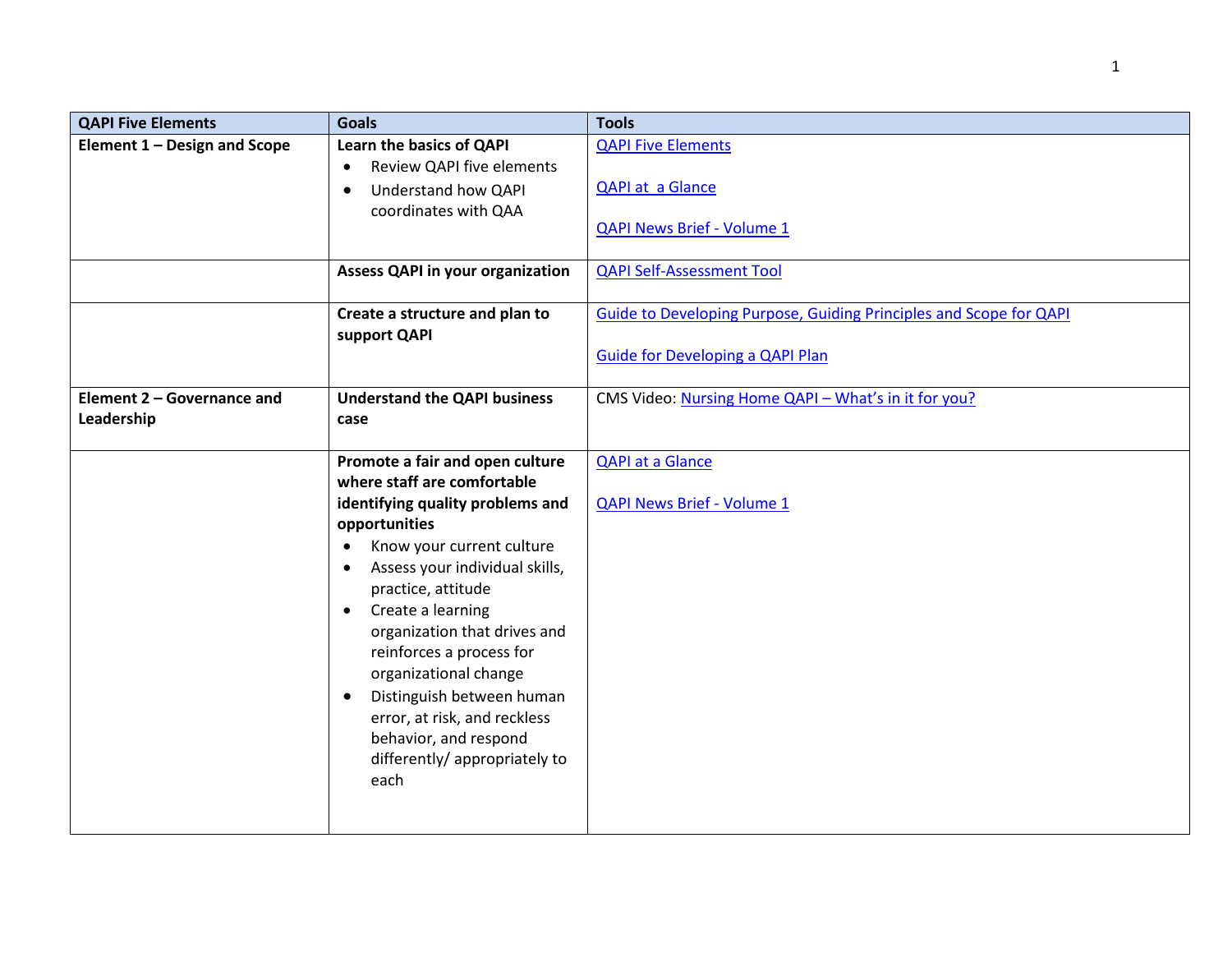| <b>QAPI Five Elements</b>     | <b>Goals</b>                                    | <b>Tools</b>                                                                    |
|-------------------------------|-------------------------------------------------|---------------------------------------------------------------------------------|
| Element 2 - Governance and    | <b>Create a Culture that embraces</b>           | <b>QAPI at a Glance</b>                                                         |
| Leadership                    | the principles of QAPI                          |                                                                                 |
|                               |                                                 | <b>QAPI News Brief - Volume 1</b>                                               |
|                               |                                                 | <b>QAPI Leadership Rounding Tool</b>                                            |
|                               |                                                 |                                                                                 |
|                               | Promote engagement and                          | <b>QAPI at a Glance</b>                                                         |
|                               | commitment of staff, residents                  |                                                                                 |
|                               | and families in QAPI                            | <b>QAPI News Brief - Volume 1</b>                                               |
|                               |                                                 |                                                                                 |
|                               |                                                 | Examples of Performance Objectives for Job Descriptions and Performance Reviews |
|                               | <b>Involve residents and families</b>           | <b>QAPI at a Glance</b>                                                         |
|                               | Focus on the customer needs<br>$\bullet$        |                                                                                 |
|                               | and expectations                                | <b>QAPI News Brief - Volume 1</b>                                               |
|                               |                                                 |                                                                                 |
| Element 3 - Feedback, Data    | Use and make data meaningful                    | <b>Measure/Indicator Development Worksheet</b>                                  |
| <b>Systems and Monitoring</b> | Identify what you need to<br>$\bullet$          |                                                                                 |
|                               | monitor                                         | Measure/Indicator Collection and Monitoring Plan                                |
|                               | Collect, track, and monitor<br>$\bullet$        |                                                                                 |
|                               | measures/indicators                             | <b>Instructions to Develop a Dashboard</b>                                      |
|                               | Set goals, benchmarks,<br>$\bullet$             | <b>Goal Setting Worksheet</b>                                                   |
|                               | thresholds                                      |                                                                                 |
|                               | Identify gaps and<br>$\bullet$<br>opportunities | Prioritization Worksheet for Performance Improvement Projects                   |
|                               | Prioritize what you will work<br>$\bullet$      |                                                                                 |
|                               | to improve                                      |                                                                                 |
|                               | Use data to drive decisions                     |                                                                                 |
|                               |                                                 |                                                                                 |
|                               |                                                 |                                                                                 |
|                               |                                                 |                                                                                 |
|                               |                                                 |                                                                                 |